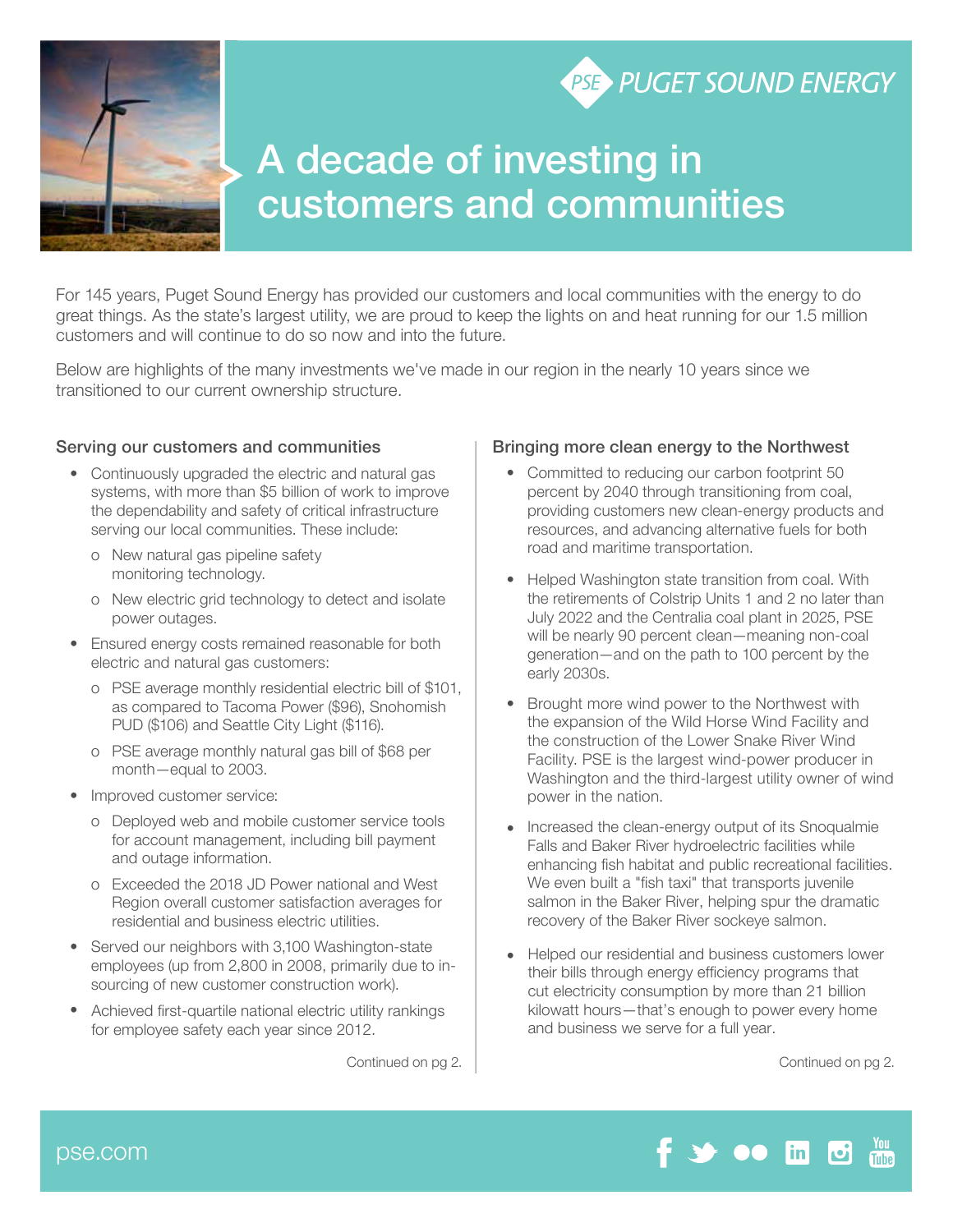- Contributed more than \$17 million to the community through PSE, the Puget Sound Energy Foundation and employee contributions and volunteerism, including support for United Way, the American Red Cross, Food Lifeline, Forterra and the Mountains-to-Sound Greenway.
- Aided those in need with \$127 million in bill payment assistance and \$33 million in low-income home weatherization grants.
- Continued a legacy of local executive leadership with executives based at our headquarters in Bellevue, WA and our board of directors led by a local resident and PSE customer.
- Remained regulated by multiple state and federal agencies, including the Washington Utilities and Transportation Commission (UTC) and the Federal Energy Regulatory Commission (FERC).
- Maintained financial transparency through filings with the U.S. Securities and Exchange Commission SEC.
- Partnered with local business and municipal customers to create Green Direct, an industry-leading renewable energy program that is building the first wind farm west of the Cascades.
- Offered customers expanded choices for clean energy:
	- o Exceeded 43,000 Green Power customers.
	- o Increased grid-connected solar array customers from 250 to 6,500.
	- o Introduced our Solar Choice program so our customers can harness the power of the sun without having to purchase or install pricey solar panels.
	- o Supported electric vehicle adoption, including athome fast chargers.



Before Washington was even a state, PSE was investing in the future of our region. When our hydroelectric plant at Snoqualmie Falls was built in 1898, it was the first in the world to be built underground. That plant still operates today, providing clean energy to thousands of local homes and businesses.